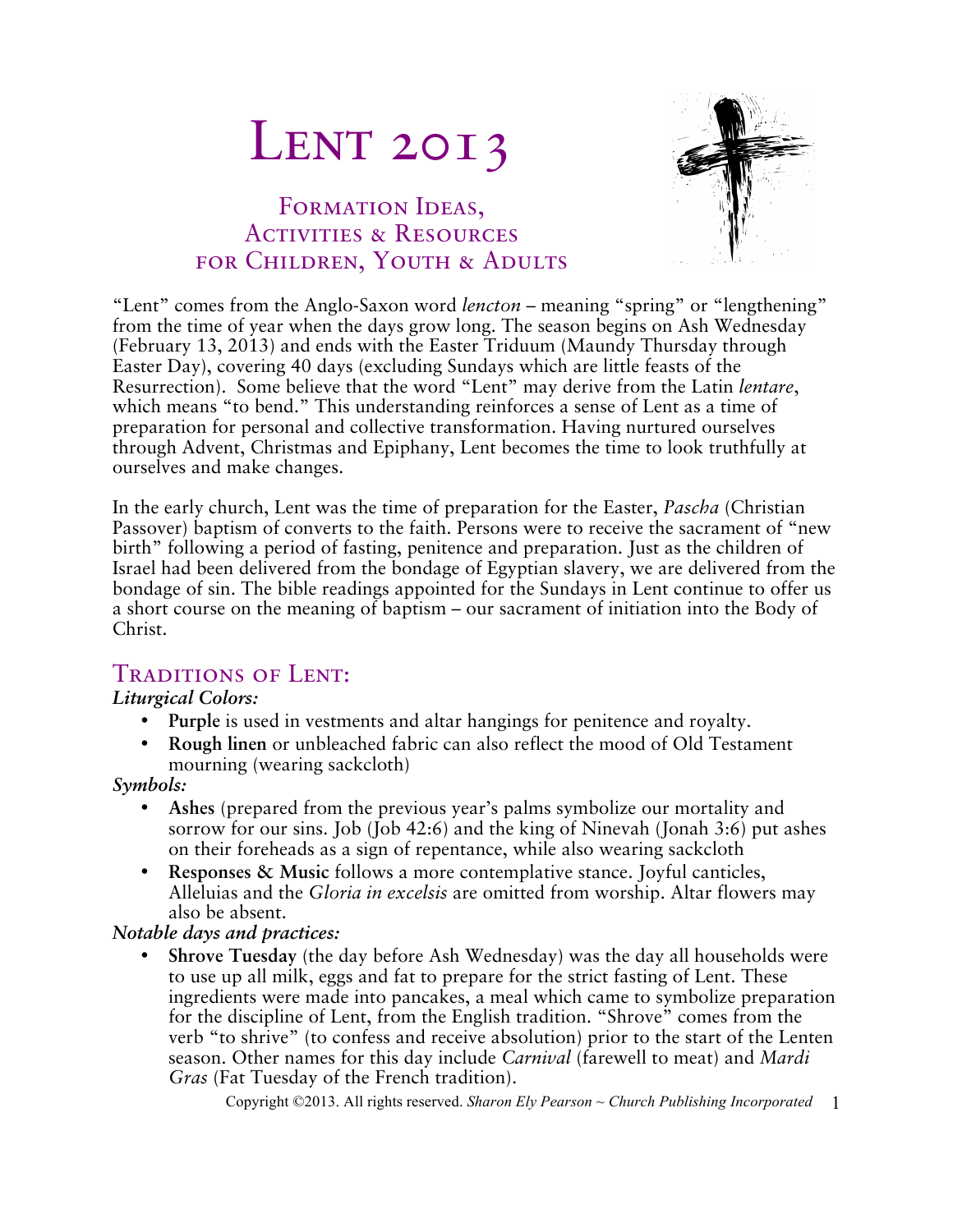- Ash Wednesday takes its name from the ashes used as early as the  $3<sup>rd</sup>$  century to publicly signify contrition. With roots in the ancient Jewish festival of Yom Kippur, the Day of Atonement, it is a day to honestly face one's self – to be one with God, our neighbor, all of creation and ourselves. It began to be observed in the  $7<sup>th</sup>$  century as a time for disciplining penitents. By the  $11<sup>th</sup>$  century, Christians had come to recognize the universal need for self-examination and repentance. Believers began to be blessed with ashes on their foreheads as they began their Lenten fast as a reminder that we are dust, and to dust we return.
- **Retreats** are a common practice during Lent; a time set aside for teaching and learning, fasting and self-denial, meditation, quiet and spiritual growth in our relationship with God
- **Study and Preparation** is also customary for Christians and many churches plan special programs in which prayer practices, Bible study or service to others are offered. It is a time for those who will be baptized at the Easter Vigil (or to be Confirmed in the spring) to study and reflect on the Christian faith and their relationship to Jesus Christ.

#### *Hymns:*

- Forty Days and Forty Nights (Hymnal 1982 #150)
- The Glory of These Forty Days (Hymnal 1982 #143)
- The God of Abraham praise (Hymnal 1982 #401)
- Sh'ma Yisrael (Hear, O Israel) (Wonder, Love and Praise #818)
- How great thou art (Lift Every Voice and Sing #60)
- I love to tell the story (Lift Every Voice and Sing #64)
- We are climbing Jacob's ladder (Lift Every Voice and Sing #220)

## ASH WEDNESDAY

Ethical issues are raised in the Litany of Penitence (BCP 267-269):

- Exploitation of other people
- Dishonesty in daily life and work
- Indifference to injustice, human need, suffering, and cruelty
- Prejudice and contempt toward those who differ from us
- Waste and pollution of God's creation

Exploring more fully the Baptismal Covenant and the covenant of the Torah during Lent helps us become increasingly aware of how far we have strayed from God's ways. Lent is a time for us to renewal our Baptismal promises and repent.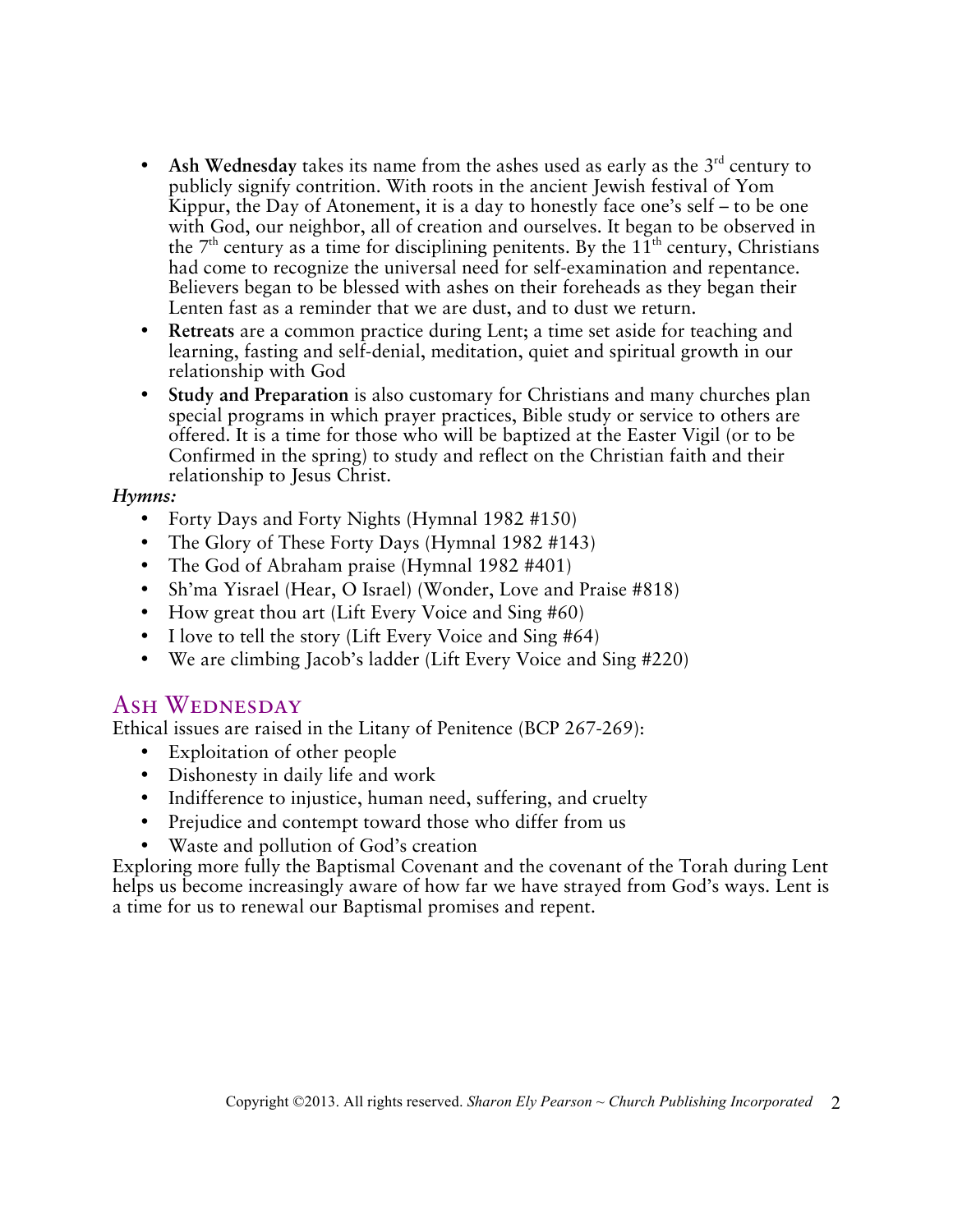## Preparation for Baptism in Year C

*The lectionary readings for Lent in Year C can be used to explore the five great themes related to Baptism*. i

Following the Revised Common Lectionary (RCL), we can hear the themes that are posed in the Baptismal Liturgy:

#### *The First Sunday in Lent, February 17, 2013*

*Baptismal Theme: Creed* The Apostles' Creed, in which belief leads to faithfulness: *I believe in God, the Father almighty, creator of heaven and earth . . . (*BCP304)

#### *Baptismal theme, expressed in the lectionary readings*

Belief and acceptance of Jesus as Lord. The ancient creed outline God's might acts for Israel spoken at the time of offering the first frits of the harvest is matched in this week's reading sby the simple statement from Romans, "Jesus is Lord." Jesus responded to temptation by his own "creed" take from Deuteronomy 4:4, 8, 12: ". . . One does not live by bread alone . . . Worship the Lord our God, and serve only him. . . Do not put the lord your God to the test."

#### *The Second Sunday in Lent, February 24, 2013*

#### *Baptismal Theme: Covenant*

The Baptismal Covenant: *Let us join with those who are committing themselves to Christ and renew our own baptismal covenant.* (BCP 303)

#### *Baptismal theme expressed in the lectionary readings*

The Baptismal Covenant in the Book of Common Prayer includes The Apostles' Creed followed by five statements of our commitment to live according to our beliefs. The response to each statement of commitment is the same: "I will, with God's help." Keeping covenant means making right choices (the narrow road) and joining Jesus "on the way" to Jerusalem.

#### *The Third Sunday in Lent, March 3, 2013*

#### *Baptismal Theme: Calling*

The welcome given to the newly baptized: *We receive you into the household of Christ. Confess the faith of Christ crucified, proclaim his resurrection, and share with us in his eternal priesthood.* (BCP 308)

#### *Baptismal theme expressed in the lectionary readings*

Baptism is a calling into ministry. For the Christian, baptism is the "burning bush" experience that makes sense of the rest of one's life in Christ. The fact that baptism comes for many in infancy means that the church must constantly look back to baptism to reaffirm the sacred calling to participate with God in continuing acts of salvation. The gospel reading is a solemn reminder that wit the call comes accountability. God expects the Christian and the church to bear fruit: "If it bears fruit next year, well and good; but if not, you can cut it down." (Luke 12:9)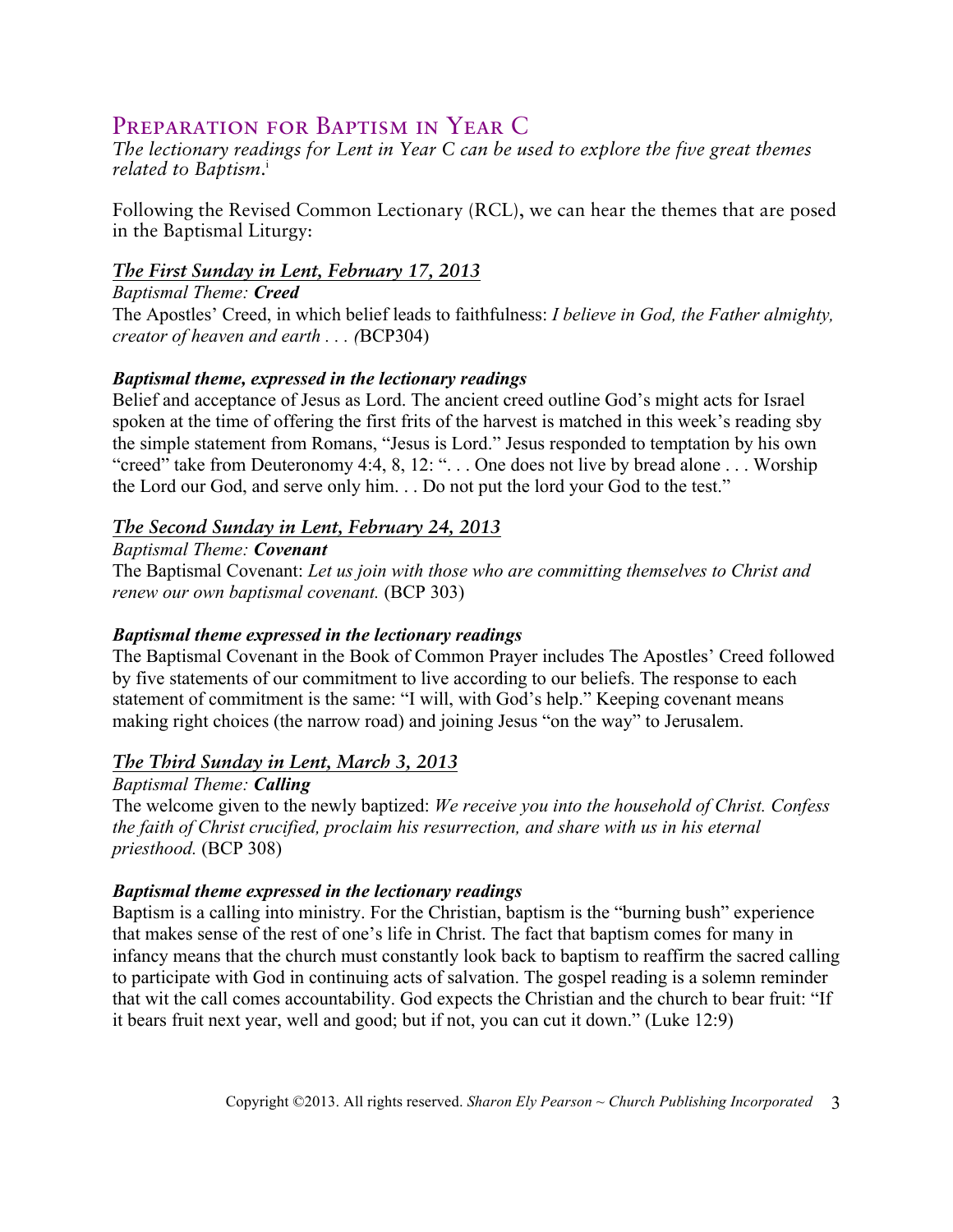#### *The Fourth Sunday in Lent, March 10, 2013*

#### *Baptismal Theme: Eucharist*

The Holy Eucharist is the sacrament of baptismal renewal and reconciliation, and a foretaste of the Reign of God: *Offer to God a sacrifice of thanksgiving, and make good your vows to the Most High.* (Offertory sentence at the Eucharist, BCP 376)

#### *Baptismal themes expressed in the lectionary readings*

"Holy Baptism is appropriately administered with the Eucharist as the chief service on a Sunday or other feast" (BCP 298). It has been said that the Eucharist is the only "repeatable" part of the baptismal rite. Those made sons and daughters of God at their baptism are welcomed to the feast of the Eucharist as the prodigal son was welcomed by his father with sandals, a ring, and feasting. Christians are fed for the journey both as a remembrance and as a promise.

#### *The Fifth Sunday in Lent, March 17, 2013*

#### *Baptismal theme: Promise*

The Thanksgiving over the Water: We thank you, Father, for the water of Baptism. In it we are buried with Christ in his death. By it we share in his resurrection. Through it we are reborn by the Holy Spirit. Therefore in joyful obedience to your Son, we bring into his fellowship those who come to him in faith, baptizing them in the Name of the Father, and of the Son, and of the Holy Spirit. (BCP 306-307)

#### *Baptismal theme expressed in the lectionary readings*

God did a "new thing" as Moses led the slaves of Egypt through the water of the Sea of Reeds into the wilderness at Sinai. God did a "new thing" as Joshua led the people across the Jordan River and celebrated Passover in the Promised Land. God promises a "new thing," a "new Exodus" when water will flow in the desert for God's people. God does a "new thing" in leading Christians into the waters of baptism where they are "buried with Christ" so that they may "share in his resurrection."



Copyright ©2013. All rights reserved. *Sharon Ely Pearson ~ Church Publishing Incorporated* 4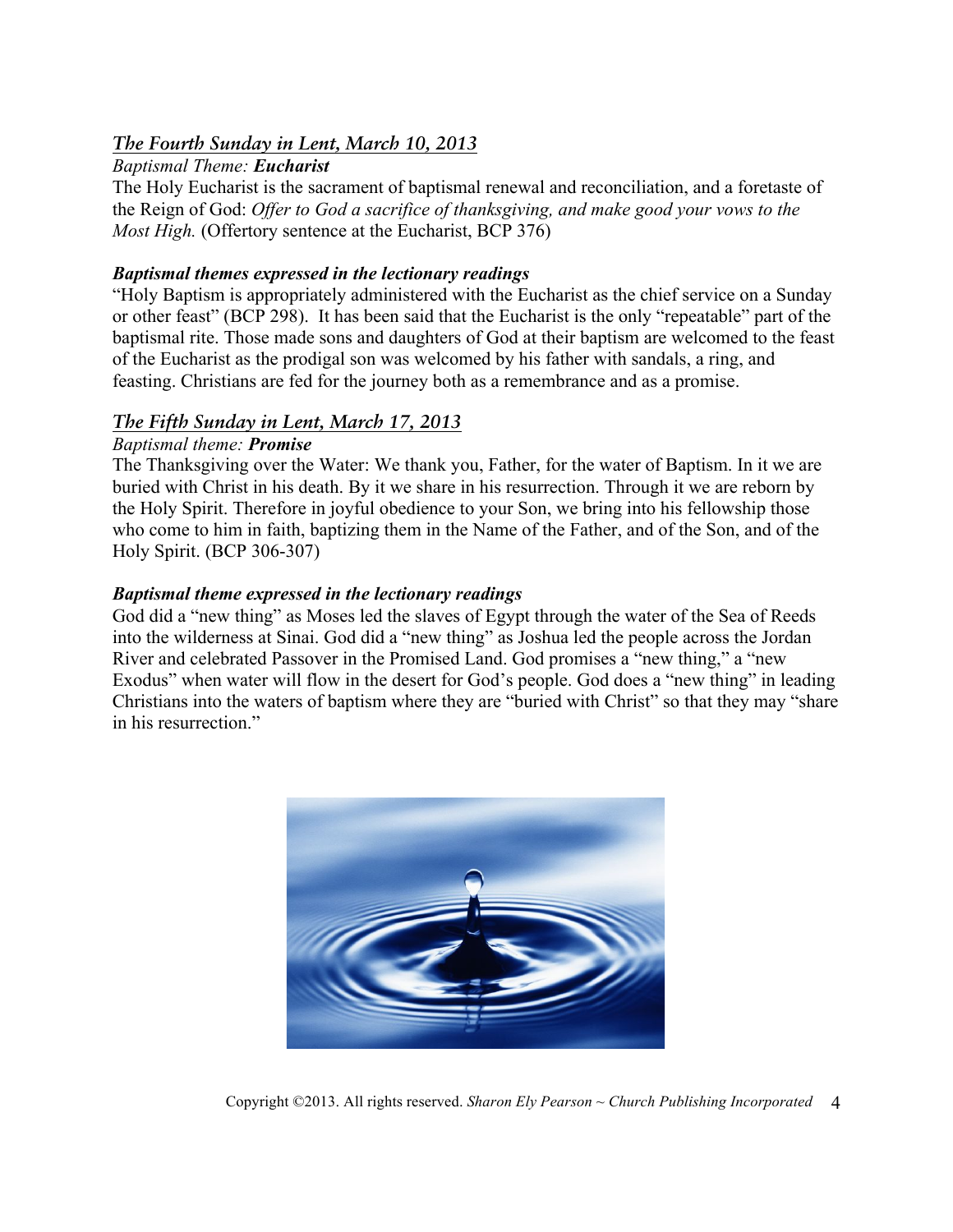## PRAYERS

**Dearest Jesus, teach me** To be generous;

Teach me to serve as you deserve; To give and not to count the cost, To fight and not to heed the wounds, To toil and not to seek for rest, To labor and not to seek reward, Save that of knowing that I do your will. Amen *(St. Ignatius of Loyola, 1491-1556)*

#### **Almighty and eternal God,**

who drew out a fountain of living water in the desert for the people… draw from the hardness of our hearts tears of compunction, that we may be able to lament our wrong-doing, and may merit to receive you in your mercy. Amen *(Latin, late 14th century)*

|         | Everything happens <sup>ii</sup> (adapted from Ecclesiastes 3) |
|---------|----------------------------------------------------------------|
| Leader: | Everything that happens on earth                               |
|         | happens at the time God chooses.                               |
| Women:  | God sets the time for birth and the time for death,            |
| Men:    | the time for sorrow and the time for joy,                      |
| Women:  | the time for tearing and the time for mending,                 |
| Men:    | the time for scattering and the time for gathering,            |
| Women:  | the time for seeking and the time for losing,                  |
| Men:    | the time for keeping silence and the time for speaking.        |
| Leader: | Everything that happens on earth                               |
| All:    | Happens at the time God chooses.                               |

Lord Jesus, in these weeks when we remember your time of fasting and temptation in the desert, help us to better learn to find and love you in our neighbor, recognize and serve you in your creation, and hear and follow you in Scripture.<sup>iii</sup>

#### **O Son of God**

do a miracle for me and change my heart. Thy having taken flesh to redeem me was more difficult than to transform my wickedness. *Irish, 15th century*

## *From the Rule of St. Columba of Iona*

Thy measure of prayer shall be until thy tears come; Or they measure of work or labour till thy tears come; Or thy measure of work or labour, or of the genuflections, Until thy perspiration come often, if they tears are not free.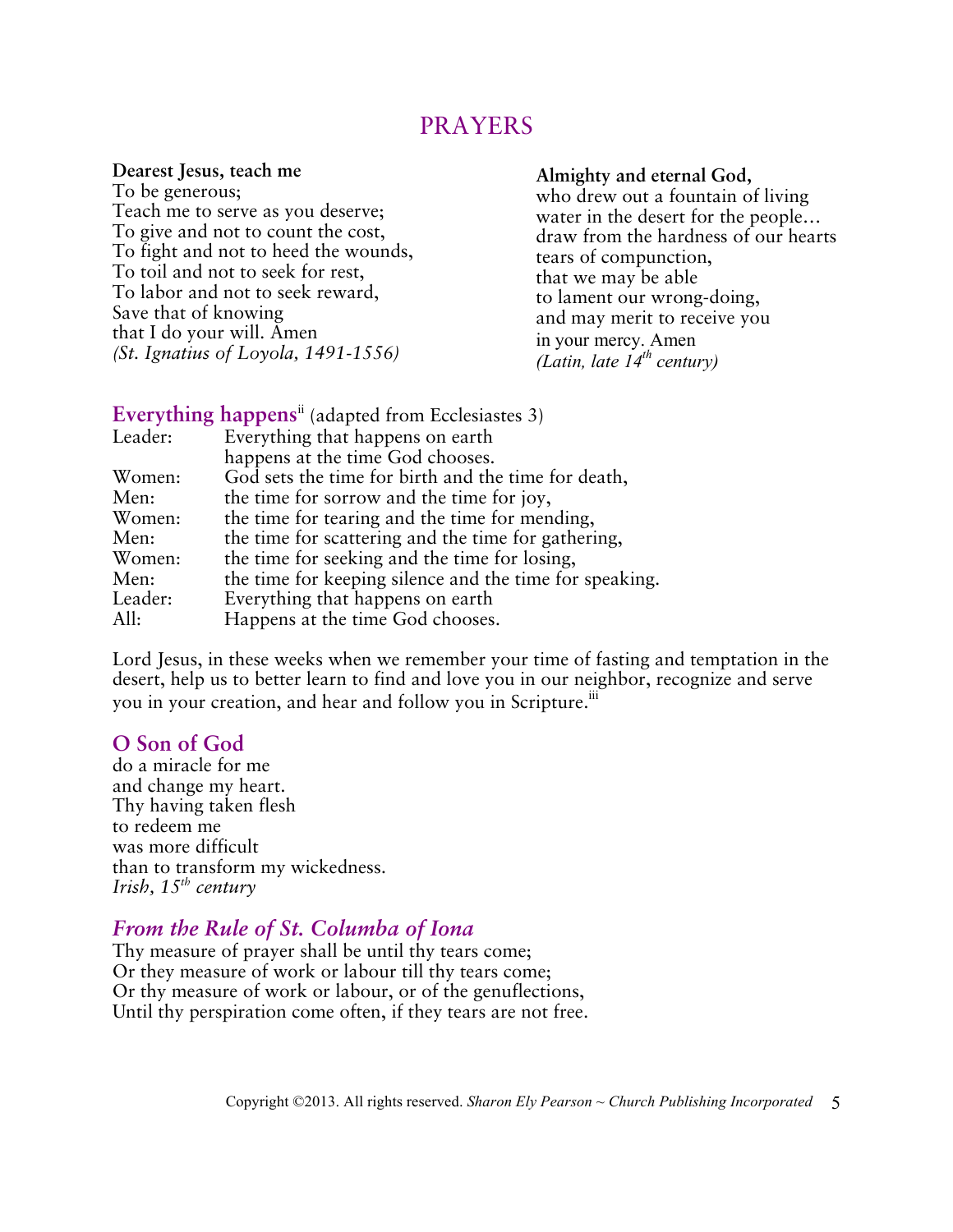# FOR CHILDREN and their FAMILIES

## **"Pancake" Relay**

*Materials*: Frisbees or plastic coffee can lids, 1 per team (this is to replace real pancakes – so no edible food is used), paper or plastic dinner plates, 1 per team *Play*:

- 1. Divide participants into relay teams of 6-8 people and have them each form a line, one behind the other at a 'starting line.'
- 2. Give the starting participant on each team a "pancake" and a dinner plate.
- 3. Each participant runs to a predetermined finish line and then back to the team, flipping the pancake as they run. Set a minimum number of flips (perhaps 6).
- 4. As each participant returns to the team, he or she should pass the pancake and plate to the next in line.

## **Putting Away the Alleluia**

The Church has the custom of not speaking or singing the word "Alleluia" during Lent. Expressing joy, putting it "away" for Lent is like putting away a favorite toy for a while – to appreciate it better later. Churches often take banners down; eliminate flowers in the sanctuary. A symbolic ritual to help children move into this season is to "say goodbye" to the Alleluia. Decorate a banner or poster board with the word "Alleluia" in large letters. Everyone can participate in decorating the poster with markers, glitter, stickers, sequins, etc. Using the below prayer, it can then be 'veiled,' put in a dark corner or closet of the church, or physically buried (make sure you put it in a waterproof bag or container and mark the spot!). On Easter, there can be a celebration as it is unburied!

## *A Ritual for Saying "Goodbye"iv*

*Reading*: Psalm 112:1-7

*Song*: A favorite Alleluia song

*Leader*: It's time to say goodbye to our friend, the alleluia, to let it rest for a while, so that it will return to us at Easter full of enthusiasm to remind us again who we really are: loved children of God.

*Prayer*: Lord God, our creator, as we bury this sign of heaven's song, help us to turn ourselves to living a good Lent. Help us to give up things that stand between us and your love, and walk with Jesus on the road that leads us closer to you. We give up our alleluia only for a while so that we may make a more beautiful music in our heart and life when we sing it again at Easter. Amen.

*Leader*: You are now invited to say your own good-bye to the alleluia, if you wish. *Prayer*: Lord, we have given up for a time the song of heaven so that we may prepare our hearts and minds to be ready for heaven. Help us, in Jesus, to die to selfish habits that keep us from you and to live more fully your peace and joy. Help us to be renewed in your Spirit as we live this Lend. Amen.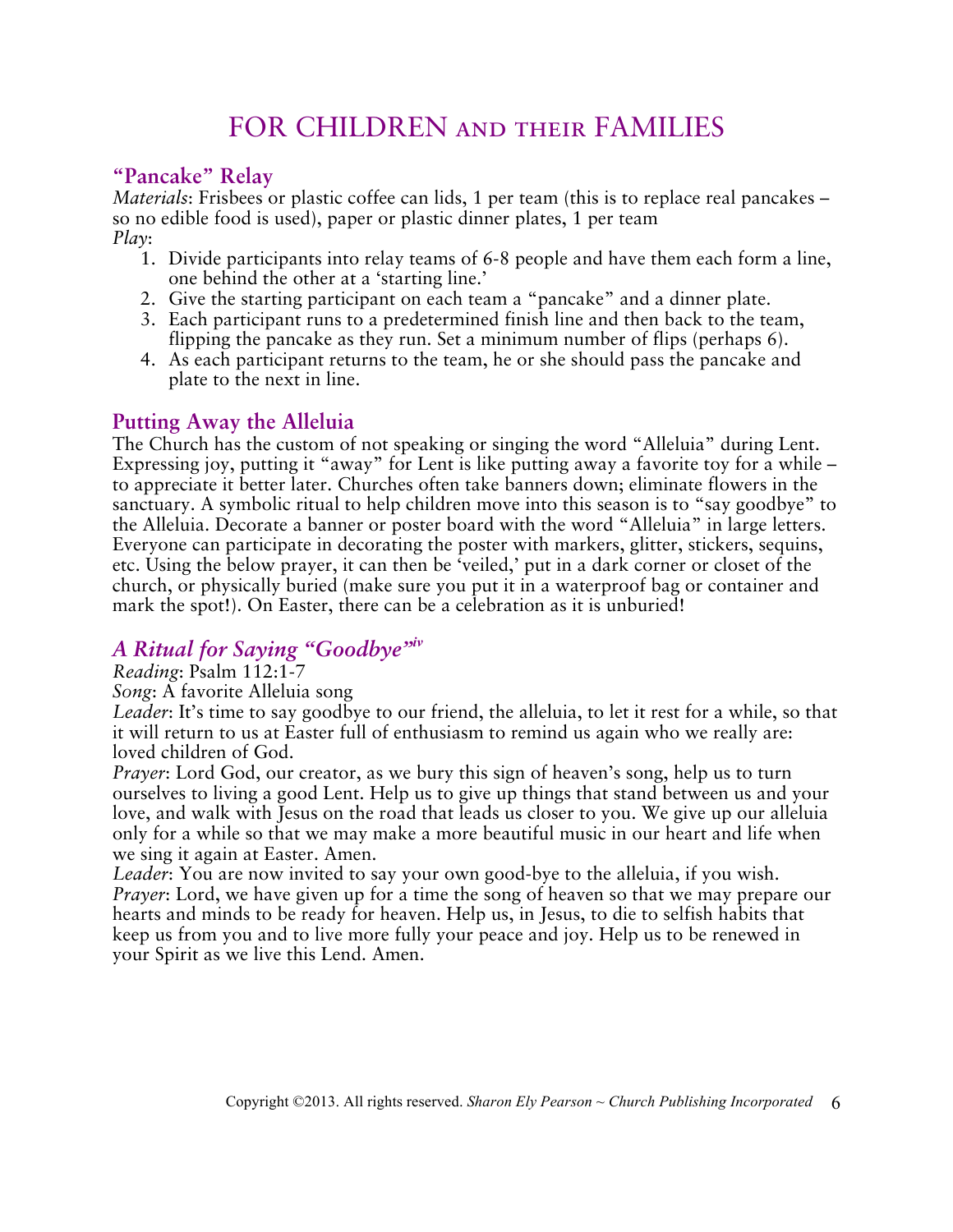#### *Bury the "Alleluia"*

*When the Leader says "Alleluia," the children reply with "Praise the Lord, Alleluia."*

(Shout) ALLELUIA (Shout) **Praise the Lord. Alleluia.** Forty days of Lent: Jesus spent 40 days in the desert to seek God's will. Then He taught, preached, and healed to show God's love. Alleluia. **Praise the Lord. Alleluia.**

Lent begins on Ash Wednesday: we are marked by the sign of the cross because we came from ashes and we return to ashes. Alleluia. **Praise the Lord. Alleluia.**

Lent ends with Palm Sunday; a parade with branches when Jesus came into Jerusalem the first day of Holy week. Alleluia. **Praise the Lord. Alleluia.**

He celebrated the Last Supper was betrayed with a kiss, was accused and whipped. He hung on a cross, laid in a tomb, and rose on Easter That we may see God's love. Alleluia. **Praise the Lord. Alleluia.**

During Lent we bury the "alleluia" to remember that He died for us. It returns on Easter with new life in Christ. Alleluia. **Praise the Lord. Alleluia.**

(Shout) ALLELUIA. (Shout) **Praise the Lord. Alleluia.**

(whisper) Alleluia. (whisper) **Praise the Lord. Alleluia.**

(Silently bury the "alleluia")

© 2/14/99 Linda W. Nichols Used with permission.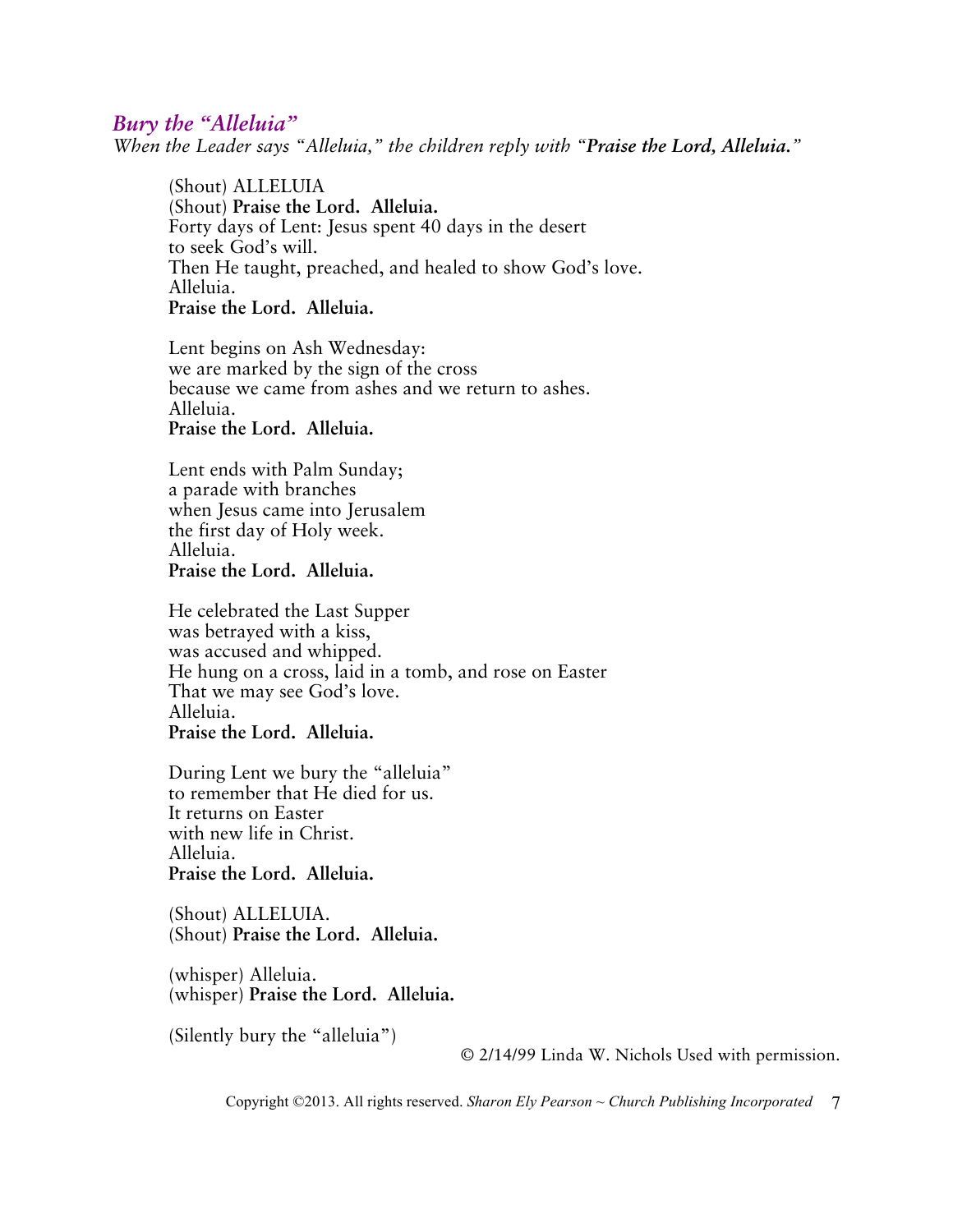## **Farewell to "Alleluia"**

*Procession making noise & shouting "Alleluia"*

Leader: O God, make speed to save us, hallelujah, hallelujah. **People: O Lord, make haste to help us, alleluia, alleluia.**

Leader: "Alleluia" is Greek for "Praise the Lord". **People: Our God is a loving God, worthy of praise.**

Leader: The faithful people of God praise him for the great deeds he has done. **People: God created us out of dust, restored the land, took Israel out of exile, spoke through the prophets, and gives hope and forgiveness through his Son, Jesus Christ.**

Leader: The Book of Psalms contains "Hallels" (Psalms 113-118) or special chants. These hymns of praise were sung on each step going up to the Temple during festive celebrations and pilgrimages.

**People: Praise the Lord, all nations! Extol him, all peoples! For great is his steadfast love toward us; and the faithfulness of the Lord endures for ever. Praise the Lord. Psalm 117**

Leader: Hallelujah! Praise God in his holy temple. Psalm 150:1 **People: Let everything that has breath praise the Lord, Hallelujah. Psalm 150:6**

Leader: We have much for which to be thankful. But there is not always joy in our lives. There is sadness and loneliness in the world. Sometimes we need time to think. Jesus spent forty days in the wilderness praying to God. Lent is our forty days of quiet time to prepare for the mystery of Easter. This is a time when we do not say "alleluia" in Church. "Alleluia" is reserved for the great festive celebration of Easter. **People: How shall we sing the Lord's song in a foreign land? Psalm 137:4**

#### *(Silently bury the "Alleluia")*

Leader: Almighty God, you bid your faithful people to rejoice in praise, but also to repent and reflect in silence. Give us grace and courage to devote our hearts to you and to love others as you would, through Jesus Christ our Lord, who lives and reigns with you and the Holy Spirit, on God, forever and ever. **Amen.**



*Scripture from the Revised Standard Version of the Bible ©1997 Linda W. Nichols Used with permission.*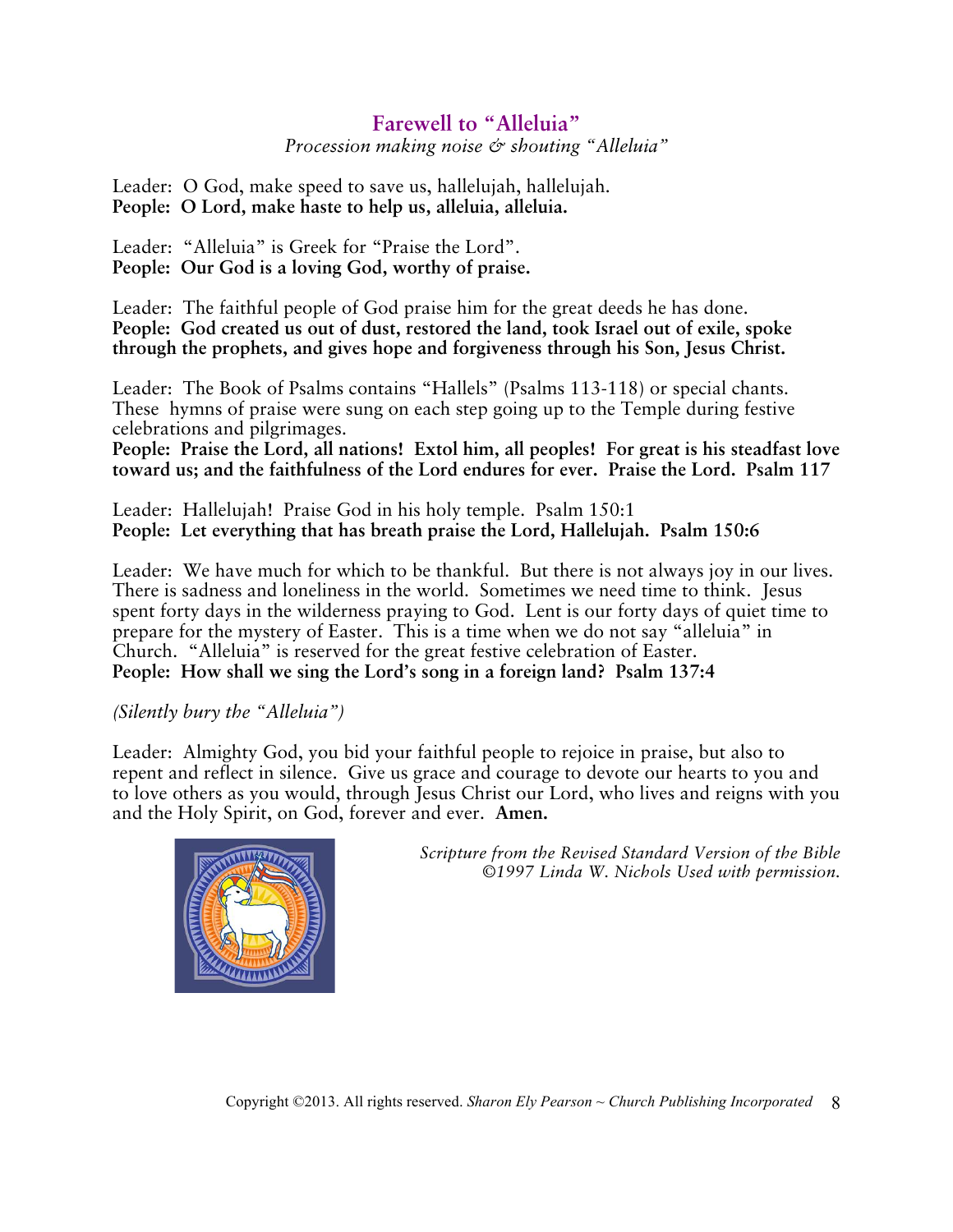## **Ash Wednesday Scavenger Hunt<sup>v</sup>**

Invite older children to search for hidden items (a knotted rope, chocolate bar wrapper, bandage, bag of sand or stones, pictures of homebound parishioners, paper heart or happy face, taped-shut box, sock or sweater, light bulb). When all have been found, ask the participants to bring them forward at the appropriate times during the reading of an adaptation of Isaiah 58:

Fast by outward acts of justice and mercy rather than in ritualistic fashion. Untie those who are unfairly bound (rope), take away heavy loads from people who are worn out (sand or stones), set free everyone you know who feels trapped (box), share the food you have with the very hunger (candy wrapper), look after the ones whom everyone forgets (pictures), share your clothes with the shivery and poorly dressed (sock or sweater), be kind to your own family (heart or face). If you do these things, you life will be like God's own sun (light bulb), and whatever hurts in your life will be quickly healed (bandage).

#### **Making Pretzels**

The pretzel has been used during Lent for over 1500 years. It is thought that originally pretzels were made by monks to resemble arms crossed in prayer. These breads were called "little arms." This can have deep spiritual meaning for us during Lent. Since basically only flour and water are used, pretzels can remind us of fasting.

*Ingredients*: 1 cake yeast, 1 ½ cup warm water, 1 tsp. salt, 1 T. sugar, 4 cups flour *Directions*: Dissolve yeast in warm water and sugar for about 5 minutes. Mix the flour and salt and add yeast mixture. Knead well (7-8 minutes), adding more flour if necessary to form firm dough. Let rise, covered, in a greased bowl until double. Preheat oven to 475°F. Divide dough into 32 equal parts. Roll each part into a snakelike strand, form strand into pretzel shape, and place on greased baking sheet. Brush with beaten egg and sprinkle with coarse salt if desired. Bake for about 10 minutes or until done.

*Heavenly Father, we ask you to bless these little breads. Each time we eat them may we be reminded of the special season we are in and that through prayer we will become better people to each other. Let us not forget those who are in need of our prayers daily. Keep your loving arms around us, O Father, to protect us always. Amen.*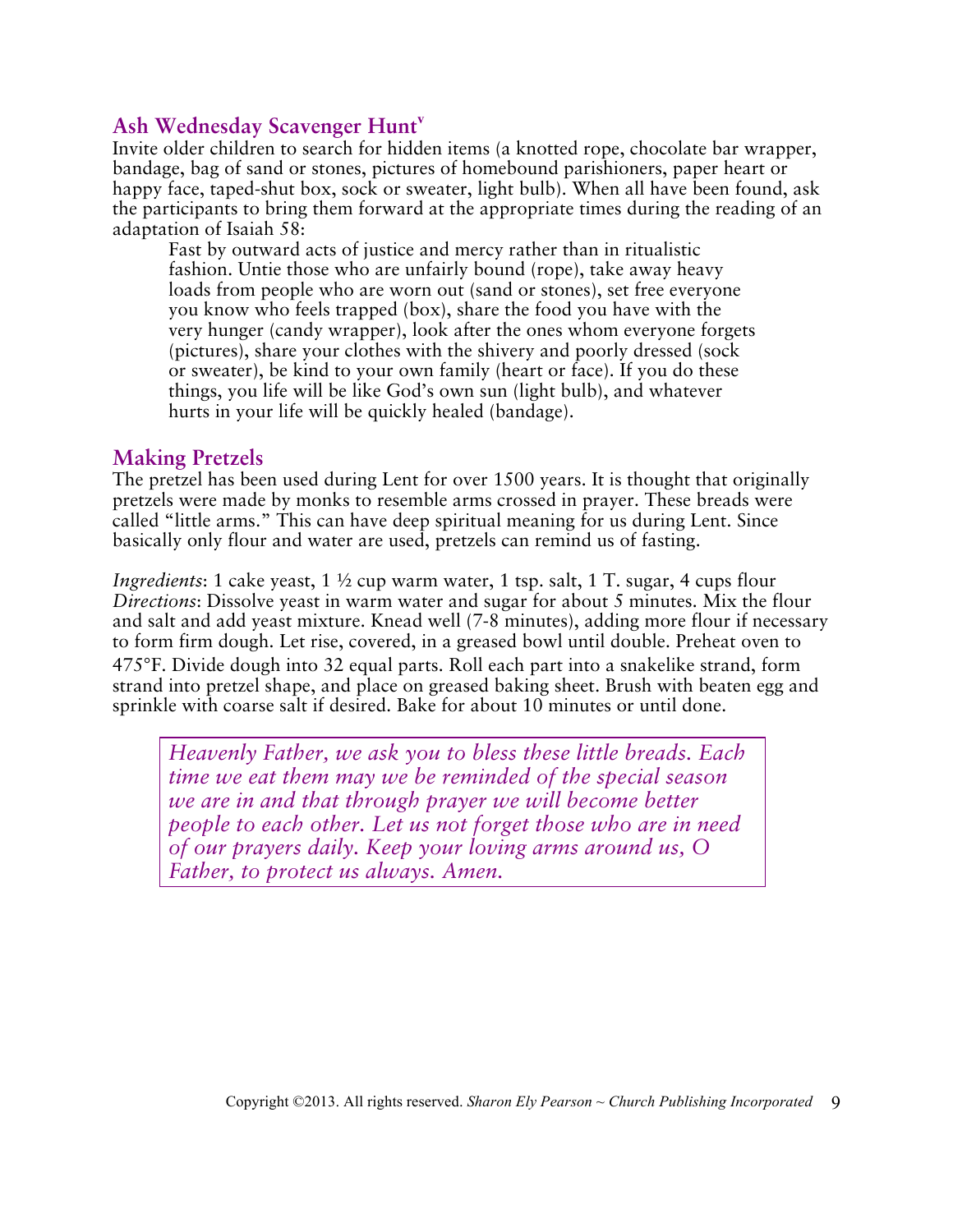## **Prayer Cloth**

Make a prayer cloth for a prayer table or the center of the family dinner (or classroom). *Materials*: unbleached muslin or white cloth, magic markers, paper, pencils, scissors, ruler *Preparation*:

- 1. Count the number of people who will contribute to the prayer cloth and divide it so that everyone will have a section. Rule out vertical and horizontal lines to form squares, or draw circles around plates or form irregular patchwork sections.
- 2. Talk about why it is important to pray: We give a little of our time and attention to God, who gives us everything. We put aside busy thoughts to make room in our minds and hearts for God and the wonderful gifts God wants us to give us: peace, joy, light, forgiveness, compassion, kindness, healing, happiness – the expansion of all our talents and gifts.
- 3. Each person chooses a section of the cloth to draw a symbol of a treasure that prayer brings, such as a dove, peace sign, heart, sun, jeweled cross, treasure box, rainbow, lamb, candle, etc.
- 4. Draw the symbol on the paper with pencil. Outline it with a dark marker.
- 5. Place the paper drawing under the cloth, to form a guide on the cloth for drawing. Trace the drawing with markers, filling in where needed.

## PRINT RESOURCES FOR FAMILIES & MULTI-GENERATIONS

*Bible Stories for the Forty Days* by Melissa Musick Nussbaum (Liturgy Training Publications) offers a story from the Bible for each day of Lent, accompanied by colorful illustrations. Characters from the Old and New Testaments take us through the forty days of preparation towards Easter joy.

*Risen With Christ* by Gretchen Wolff-Pritchard (1988: The Sunday Paper) offers a multitude of activities for church and home including liturgies & experiences for Maundy Thursday, Good Friday and the Great Vigil.

*Forty Days and Forty Nights: A Lenten Ark Moving Toward Easter* by Judy Jarrett and Peter Mazar (Liturgy Training Publications) is a calendar for counting down the days of Lent by opening one window per day on this three-dimensional Noah's ark. A companion booklet connects the animals on the ark with prayer and Lenten values.

*The Easter Story* by Brian Wildsmith (2000: Eerdmans – paperback to be released Feb. 2008) is a beautifully illustrated storybook about the ministry and passion of Jesus for ages 4-8.

*The Story of the Cross* by Mary Joslin (2002: Loyola Press) is an illustrated Stations of the Cross for children that draw on accounts from the four Gospels, including stories of Jesus' teachings and ministry. Each station includes an illustration, brief explanation and prayer. For ages 3-8.

*CandlePress* booklets offer a variety of activities on a theme that can take place over the weeks of Lent. www.candlepress.com

- Lent Table Cards
- Through the Cross (for Holy Week)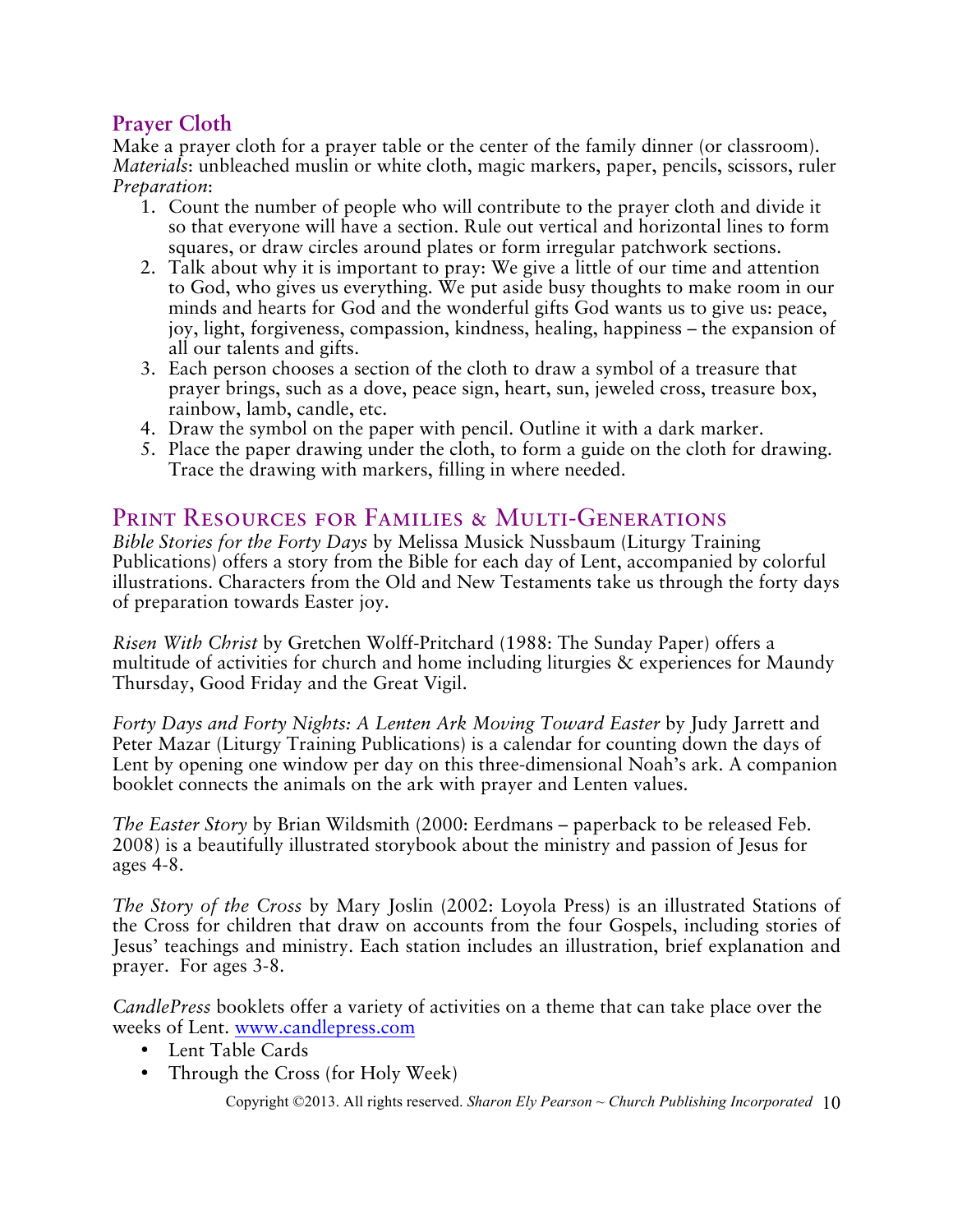W*hat is Lent?* Coloring book from Channing Bete, Inc. offers puzzles and coloring pages

*Lent and Easter in the Domestic Church: Activities to Celebrate Catholic Liturgical Seasons* by Catherine and Peter Fournier (2002: Ignatius Press) has many activities for experiencing Lent at home.

*Give Us This Day: Lenten Reflections on Baking Bread and Discipleship (2007: Seabury* Books) Using bread as a metaphor for the spiritual journey, the book includes recipes for families, church school classes and youth groups as well as individuals that connects baking, food and social justice along with prayer and reflections. Mediations for every day in Lent – from Shrove Tuesday pancakes to Easter Challah Bread.

*What We Do In Lent: A Child's Activity* Book by Anne E. Kitch (2007: Morehouse Publishing) A pen-and-ink book for children ages 4-7 filled with puzzles, word games and pictures along with explanations about the season of Lent.

*Celebrating Seasons* (2008: LeaderResources) has ideas and activities for all the seasons of the Church Year, including Ash Wednesday, Lent and Good Friday.

*From Caterpillar to Cocoon to Butterfly: God's Metaphor of Metamorphosis* (2008: LeaderResources) Uses the metaphor of the life cycle of the Monarch butterfly to explore spiritual growth during Lent.

Note: Butterfly Gardens are great ways to experience the life cycle of a butterfly. They can be found from many nature company resources as well as Beulah Enterprises (www.beulahenterprises.org)

*Together for a Season: All-age seasonal resources for Lent, Holy Week and Easter* by Gill Ambrose, Peter Craig-Wild, Diane Craven and Peter Moger (2007: Church House Publishing) includes a variety of creative activities for multi-sensory worship, includes CD-ROM.

*Things to Make and Do for Lent and Easter* by Martha Bettis Gee (1998: Bridge Resources) Numerous projects and activities for children

*Before and After Easter: Activities and Ideas – Lent to Pentecost* by Debbie Trafton O'Neal (2000: Augsburg) Ideas and activities to do with children

*Alleluia! Messages for Children on Lent and Easter Themes* by Elaine Ward (2003: CSS Publishing) Explanations on the various themes and symbols for Lent and Easter

*Family Countdown to Easter: A Day-By-Day Celebration: With Stickers* by Debbie Trafton O'Neal (1999: Augsburg) A day at a glance with stickers to count the days from Shrove Tuesday to Easter.

*Lenten Journey Poster for 2013* by Jay Sidebotham (2013: Morehouse Church Supplies) A journey of simple devotions and meditations leading through the forty days from Ash Wednesday through Easter week.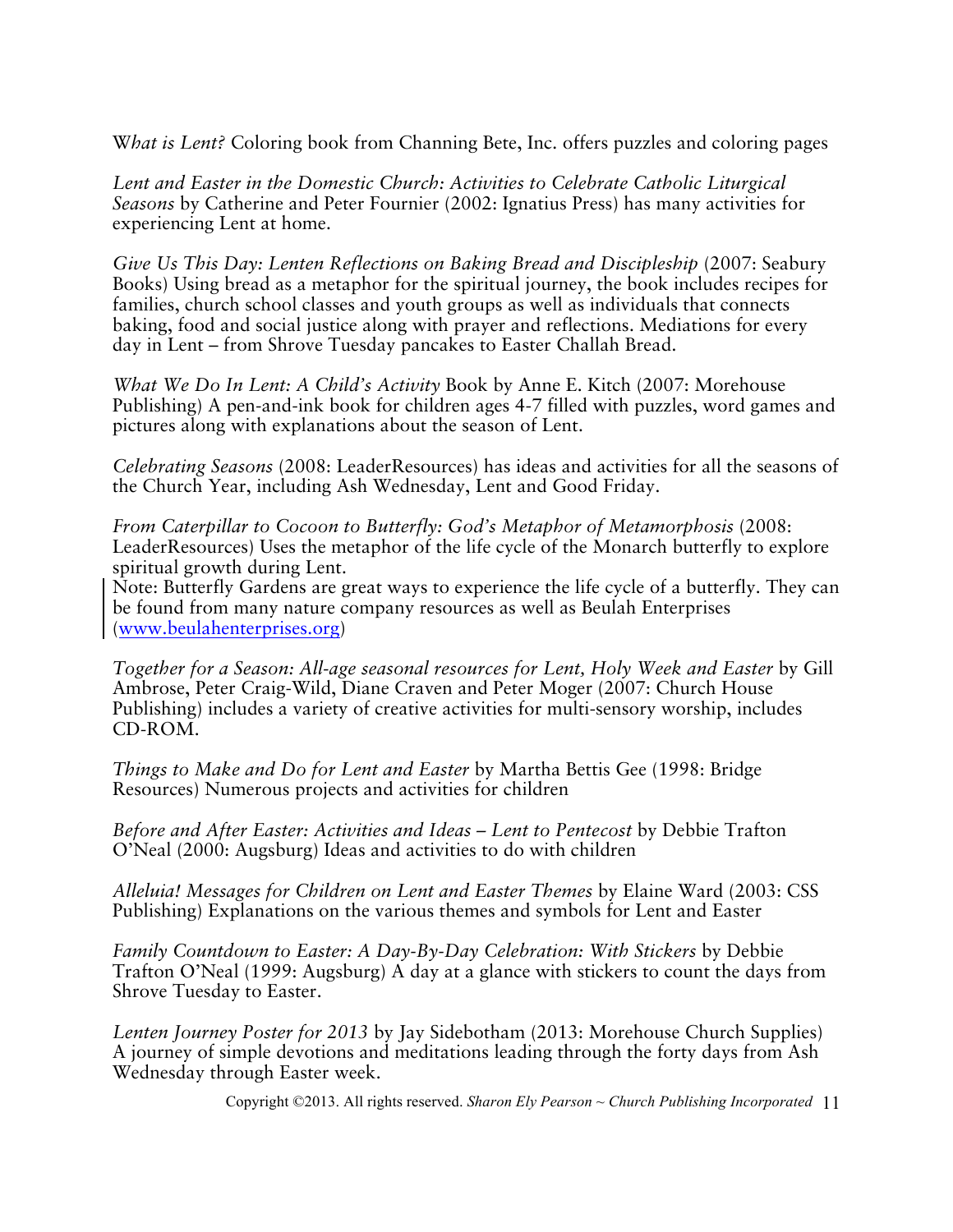## Almsgiving and Outreach

Giving to others is important throughout the year, but especially during Lent. Households can prayerfully consider what portion of their income they will share with the poor or those in need. Collecting money or food for those in need is an act of discipleship that recalls the practice of almsgiving of the early Church. There are a number of worldwide organizations, as well as local charities in addition to specific Episcopal initiatives that respond to disasters and provide additional ways for individuals to express their Lenten



devotion. Using a family mite-box or jar/bowl for coins located at a central place where the family gathers for meals and prayers of thanksgiving can serve as a reminder to keep those who are in need foremost in our thoughts. Each evening the following table blessing can be prayed:

*I was hungry:* And you gave me food. *I was thirsty:* And you gave me drink. *I was a stranger:* And you welcomed me. *I was naked:* And you clothed me.

*I was ill:* And you comforted me.

*I was in jail:* And you came to see me.

Lord Jesus Christ, make our Lenten offerings turn us toward all our brothers and sisters who are in need. Bless this table, our good food, and ourselves. Send us through Lent with good cheer, and bring us to the fullness of your Passover. In the name of the Father, and of the Son, and of the Holy Spirit. Amen.

There are many agencies and organizations that your parish can suggest families contribute to:

- *Episcopal Relief & Development* Bulletin inserts, mite boxes, prayer booklets and bookmarks, materials for children http://www.er-d.org/Lentenresources/
- *Heifer Project International* http://www.heifer.org has many resources to assist in teaching about sharing one's resources and funds
- *Operation Rice Bowl* http://orb.crs.org/index.cfm is Catholic Relief Services' Lenten solidarity program that reaches out to others around the world through prayer, fasting, learning and giving
- *Church World Service* has a variety of project for mission: health kits, school kits, baby kits, blankets, emergency clean-up buckets, etc. http://www.churchworldservice.org/
- *CandlePress –* http://www.candlepress.com has an idea and template for covering a soup can with a "What can we do?" label for saving coins to give toward the Millennium Development Goals.
- *Episcopalians for Global Reconciliation* focus on how we can engage the Millennium Development Goals – a variety of resources for study during Lent http://www.e4gr.org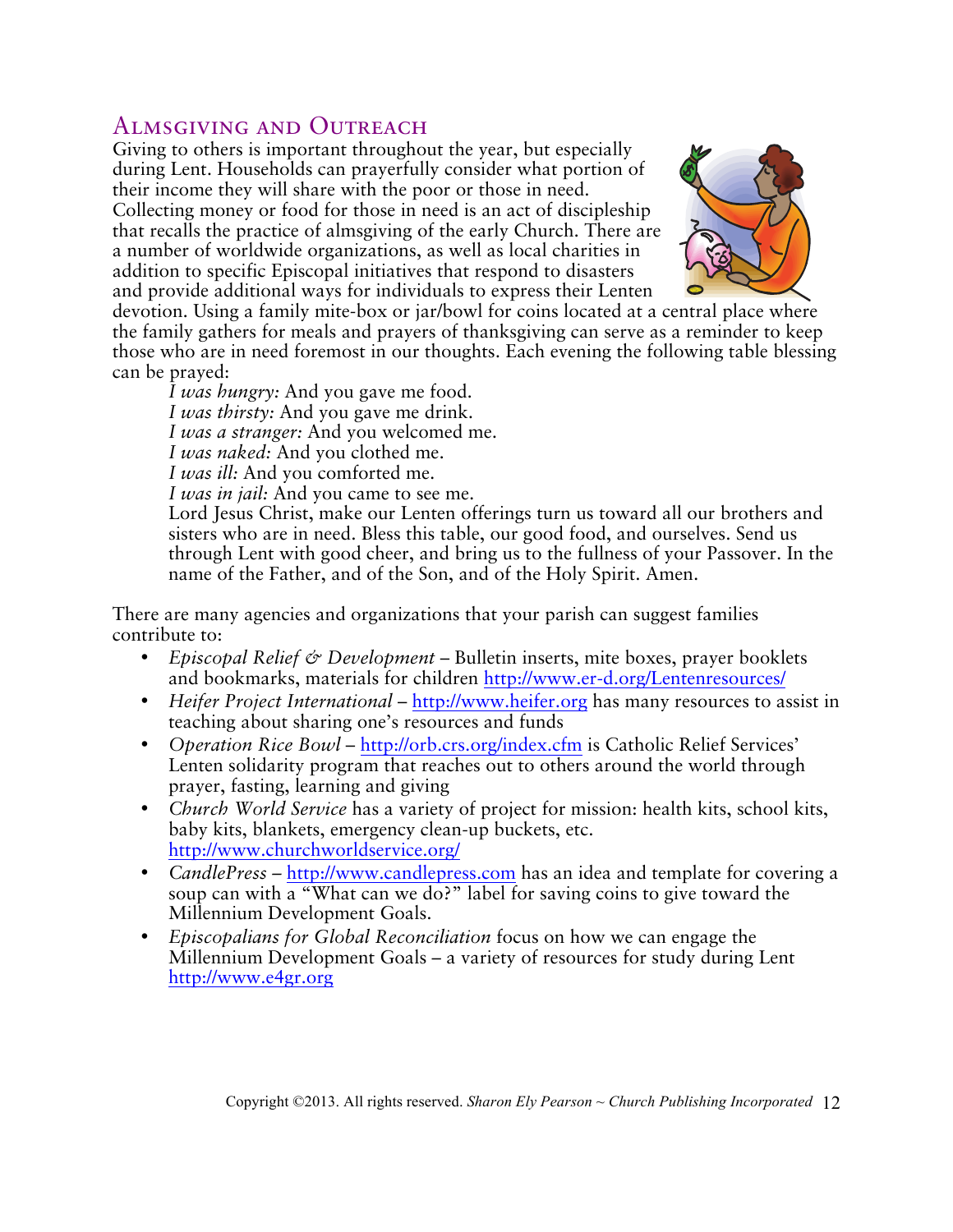## DEVOTIONALS FOR INDIVIDUAL OR GROUP USE

*Episcopal Relief & Development* annually offers a downloadable Lenten Devotional Booklet. For 2013 the devotional provides a particular focus on alleviating hunger and improving food supply while helping us prepare for spiritual healing. http://www.erd.org/Lent/

*40 Days The Daily Office for Lent* edited by Frank Tedeschi (2006: Morehouse) provides an accessible, doable introduction to the private recitation of Morning and/or Evening Prayer for the days of Lent. For those who desire to "take on" a daily discipline for Lent.

*A Practical Christianity: Meditations for the Season of Lent* by Jane Shaw (Morehouse Publishing, 2011) is a devotional book that challenges readers to take up the practice of being a Christian in everyday life.

*A Time to Turn: Anglican Readings for Lent and Easter Week* by Christopher Webber (2004: Morehouse) offers reflections for each day of Lent based on the writings of numerous authors such as Harriet Beecher Stowe, John Keble, Lancelot Andrewes, John Donne and Christina Rossetti.

*Blessed is She: Living Lent with Mary* by Tim Perry (2006: Church Publishing) Using the Gospel of Luke, the character of Mary is reflected upon that can be used as a weekly study with the questions for reflection provided.

*Come and See: The Transformation of Personal Prayer* by David Keller illustrates how prayer can become a life-long vocation in one's day-to-day life.

*Day by Day: Loving God More Dearly* by Frederick Borsch (2009: Church Publishing) uses the prayer written in the Middle Ages by Richard of Chichester (and made popular by "Godspell") for daily mediation.

*Disciples on the Way: 40 Days of Lent* by Carol Mead (Morehouse Publishing, 2012) offers daily mediations on discipleship for Lent 2013.

*Do You Believe? Living the Baptismal Covenant* by Nancy Ann McLaughin (2006: Morehouse) explores how parishes can integrate the Baptismal Covenant into the life and work of the congregation, using research from 40 Episcopal parishes. Questions follow each chapter to engage readers in building a dynamic relationship with God.

*The Desert: An Anthology for Lent* by John Moses (1997: Morehouse) explores the tradition and relevance of desert spirituality in the life and worship of the church today and offers a collection of pertinent writings by these and many other ancient and contemporary authors: Thomas à Kempis, Mother Mark Clare, Henri Nouwen, René Voillaume, Charles de Foucauld, Thomas Merton, R. S. Thomas.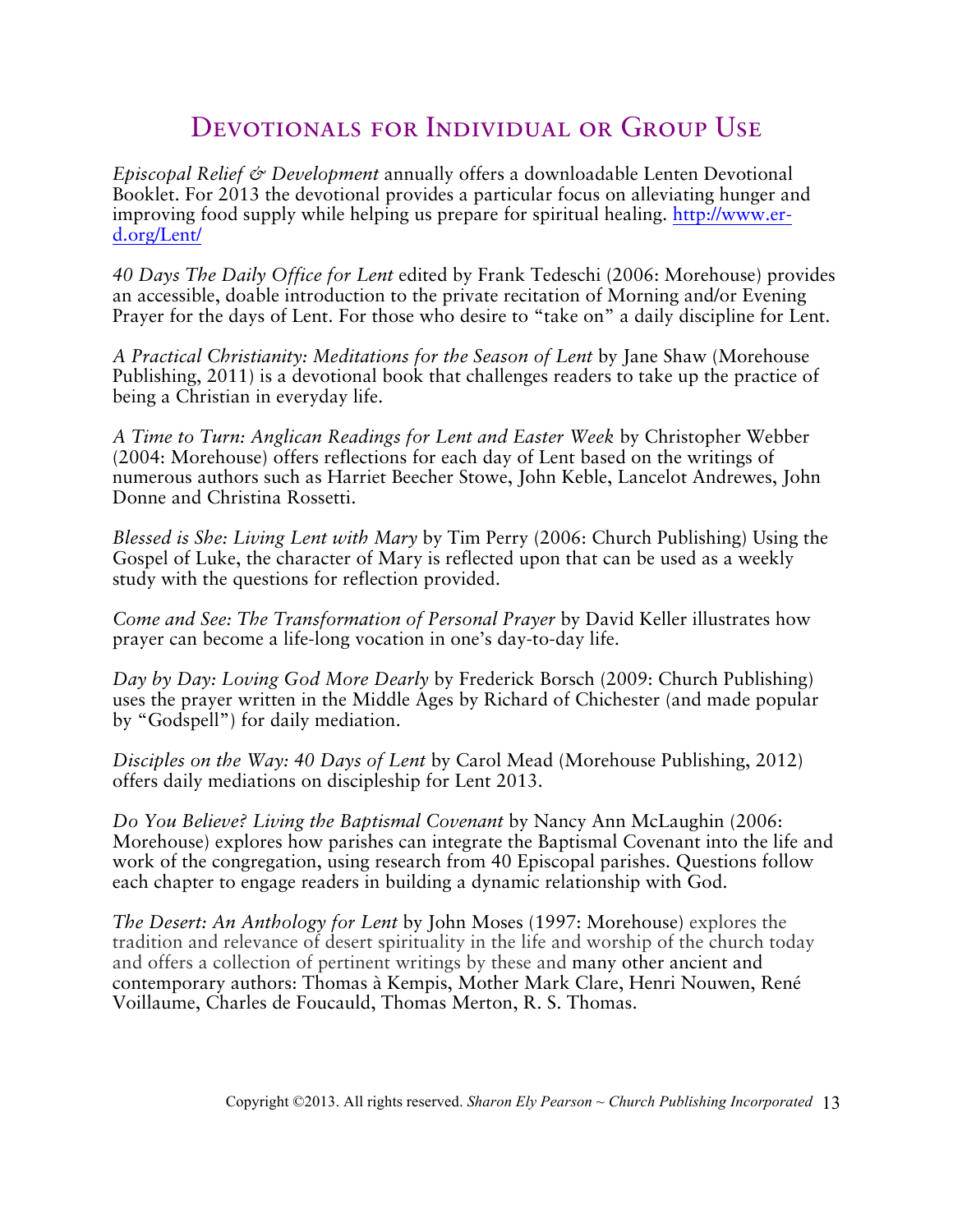*Gifts from Within: Women's Meditations for Lent* by the Women of Brigid's Place (2002: Morehouse) uses the words of women from various backgrounds to explore their uniqueness and the gifts of their feminine spiritual nature.

*Grace's Window: Entering the Seasons of Prayer* by Suzanne E. Guthrie (2008: Morehouse) offers meditations for throughout the year.

*Henri Nouwen: A Book of Hours* compiled by Robert Waldron (2009: Morehouse) A compilation based on the writings of Henri Nouwen.

*Lent with Evelyn Underhill* by G.P. Mellick Belshaw (2006: Morehouse) Daily readings into the interior life in the mystical tradition.

*Living Lent: Meditations for These Forty Days* by Barbara Cawthorne Crafton (1998: Morehouse) The hymns of the season are the source for these daily devotions.

*Living Water: Baptism as a Way of Life* by Klara Tammany (2001: Church Publishing) explores the Baptismal Covenant through reflections, poetry, prayer and personal exercises. Excellent resource for those preparing for Baptism or renewing one's Baptismal Vows.

*The Lenten Labyrinth: Daily Reflections for the Journey of Lent* by Edward Hays (1994: Forest of Peace) Using the labyrinth as a metaphor for the spiritual journey, there are daily reflections for each of the days of Lent.

*Lessons in Love from the Cross* by Donna Olsen (1997: LeaderResources) offers two programs that can each be used as part of an Adult Lenten Study: "Journey to Easter" that is based on the 14 Stations of the Cross and "Words of Truth – Words of Life" based on the 7 last words of Christ from the cross.

*Love Set Free: Meditations on the Passion According to St. John* by Martin L. Smith (2012: Morehouse) A short book on how, in the Christian mystery, love itself must be crucified and die to be reborn as the grace of communion . . . as love set free.

*Not By Bread Alone 2010: Daily Reflections for Lent* by Jay Cormier (2010: Morehouse Publishing) is a pocket-sized book of seasonal scripture readings, essays and reflection questions for daily mediation.

*Praises Abound: Hymns for Lent and Easter* by Russell Schulz-Widmar (2012: Morehouse Publishing) is a collection of hymns and meditations for daily devotion through Lent and early Easter.

*A Season for the Spirit: Readings for the Days of Lent* by Martin Smith (2004: Church Publishing) 40 daily meditations for Lent, each beginning with a prayer, passage of scripture or quotation for further reflection and study. For individual or group use.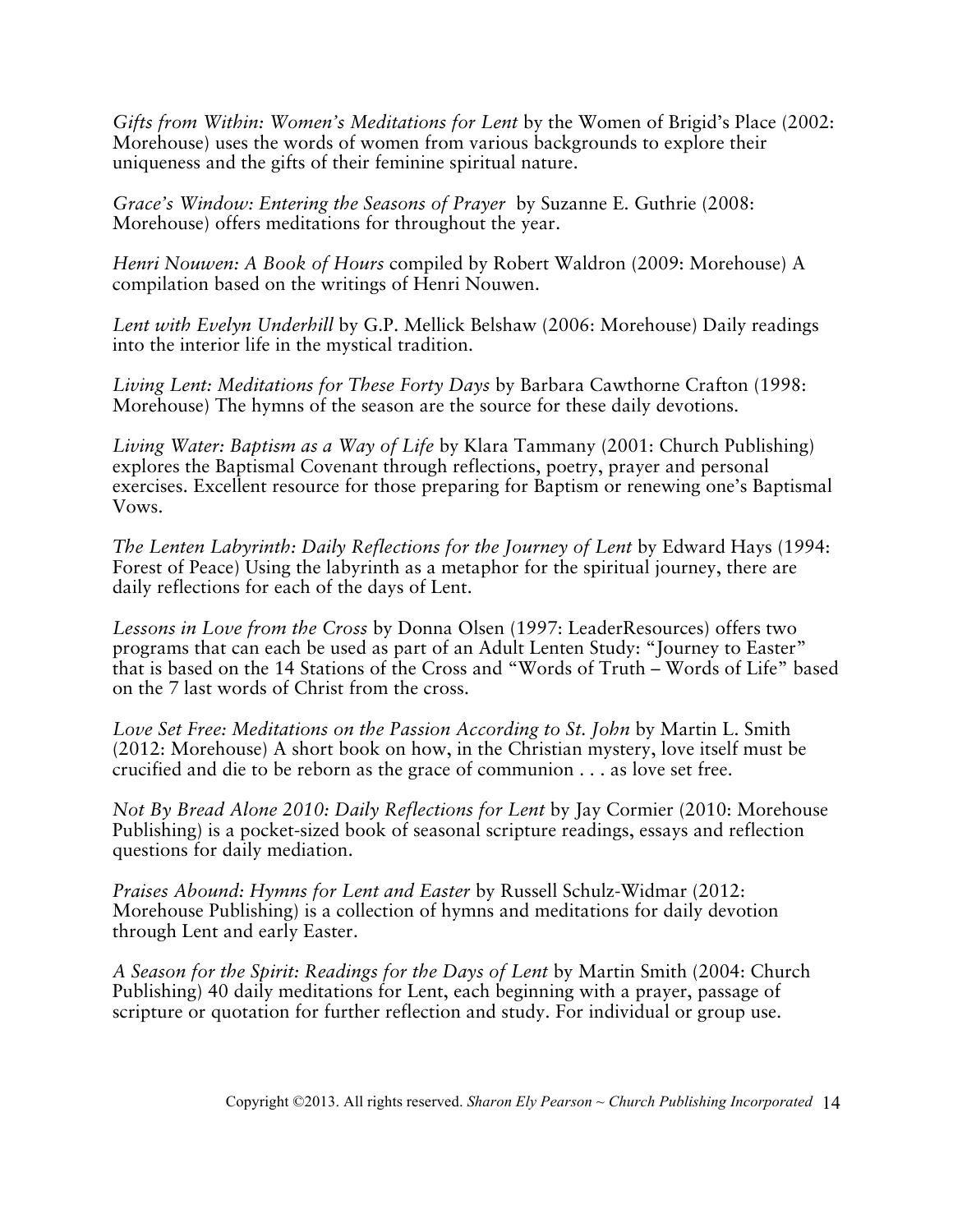*Six Smooth Stones* by Sister Barbara Jean Brown (2008: LeaderResources) offers 5 Lenten disciplines: to learn and practice: spiritual reading, contemplation, mercy, worship and fasting.

*The Song Forever New: Lent and Easter with Charles Wesley* by Paul Wesley Chilcote (2009: Morehouse Publishing) is a daily devotional inspired by the hymns of Charles Wesley, including "Love Divine, All Loves Excelling."

*The Text This Week* offers a multitude of links for storytelling, liturgy, artwork and children's activities for Lent. http://www.textweek.com/lent.htm as well as *Anglicans On-Line* http://anglicansonline.org/special/lent.html

*The Week That Change the World: The Complete Easter Story* by Timothy Dean Roth (2009: Seabury Books) offers a synthesis of the four gospel accounts of the passion and resurrection of Christ. Study Guide included.

*What Wondrous Love: Holy Week in Word and Art* (2012: Morehouse Education Resources) is a DVD featuring six individual "chapter" commentaries that make the artwork of John August Swanson come alive through the biblical narrative of Holy Week with scholars from Candler School of Theology.

*Windows into the Light: A Lenten Journey of Stories and Art* by Michael Sullivan (2009: Morehouse) reflections on the holy days and Sundays in Lent with prayer, scripture and poetry.

## MORE ADULT LENTEN STUDY BOOK POSSIBILITIES

- Allen, Diogenes. *Temptation* (Church Publishing)
- Belcher, James A. *Quiet Moments and Holy Places* (Forward Movement)
- Bena, David John. *Your Faith (with study guide)* (Forward Movement)
- Bonaugh, Hope Drake. *How to Keep a Holy Lent* (Forward Movement)
- Brewer, Rick and Angela Hock. *Practically Christian* (LeaderResources) Baptismal Vows & Prayer
- \_\_\_\_\_\_. *The Seventh Day: Embracing Sabbath Spirituality* (1998: Leader Resources)
- *Create in Us a New Heart* (Leader Resources) includes several programs: *Falling in Jerusalem* (meditations, scripts, readings), *Children's Stations of the Cross, Community Meditations of the Cross,* and *People of the Way* (artistic exploration of the Way of the Cross)
- Crossan, John Dominic and Marcus J. Borg. *The Last Week: What the Gospels Really Teach About Jesus's Final Days in Jerusalem* (2007: HarperOne)
- Ferlo, Roger. *Opening the Bible* (Cowley)
- Guenther, Margaret. *The Practice of Prayer* (Cowley)
- Hawkins, Peter S. *The Language of Grace* (2004: Seabury)
- Holtz, Albert. Pilgrim Road: A Benedictine Journey through Lent (2006: Morehouse)
- Iona Worship Group. *Stages on the Way* (Wild Goose Worship Group)
- Johnson, Michael. *Engaging the Word* (Cowley)